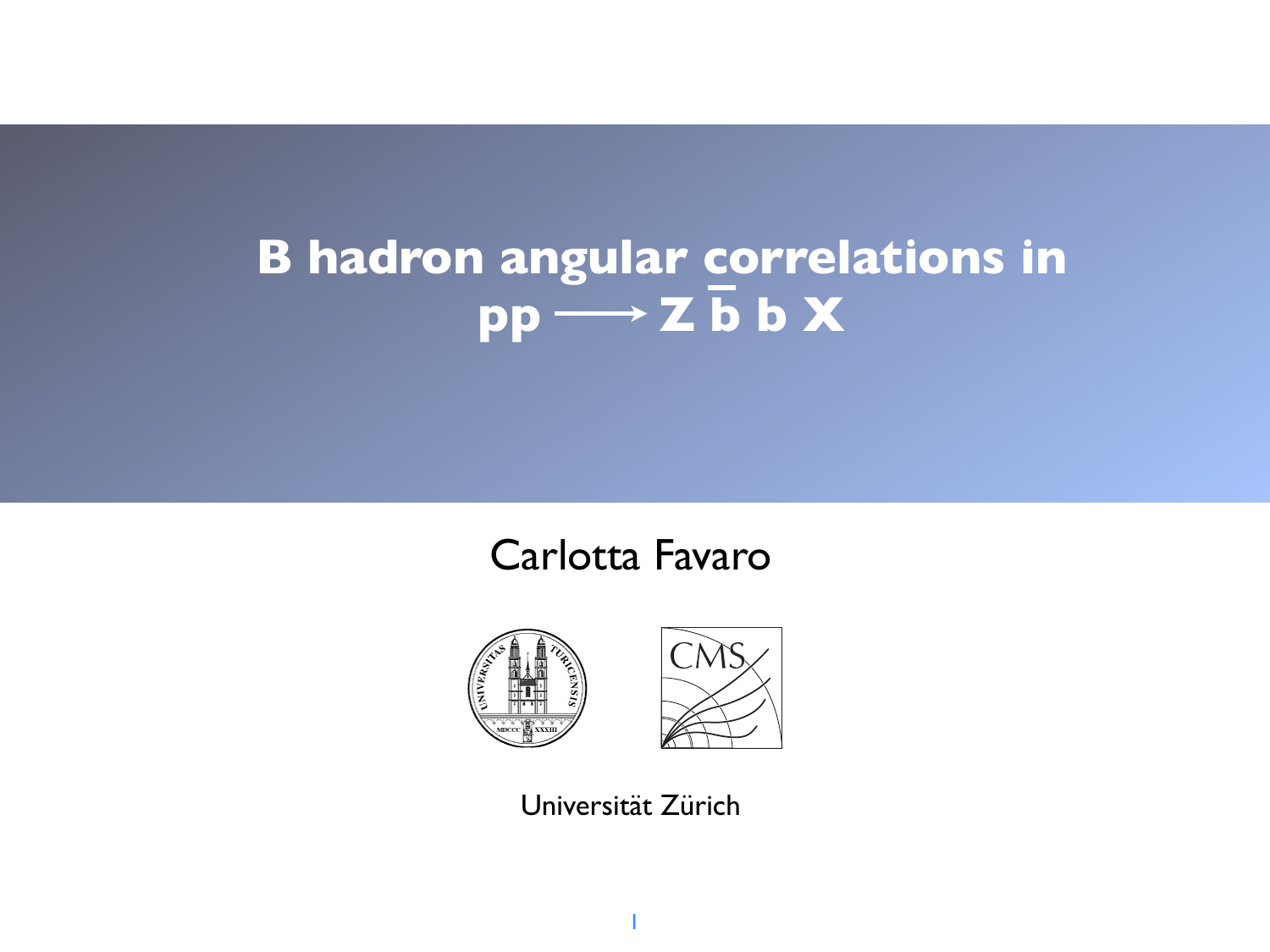

### **the measurement**



#### **angle between the 2 B hadrons produced with a Z boson**

 $\Delta R(B,B) = \sqrt{\Delta \eta^2 + \Delta \phi^2}$ 



- test of understanding of QCD processes
- background of many Higgs and BSM searches

Carlotta Favaro - Universität Zürich CHIPP Winter School - 27/01/2012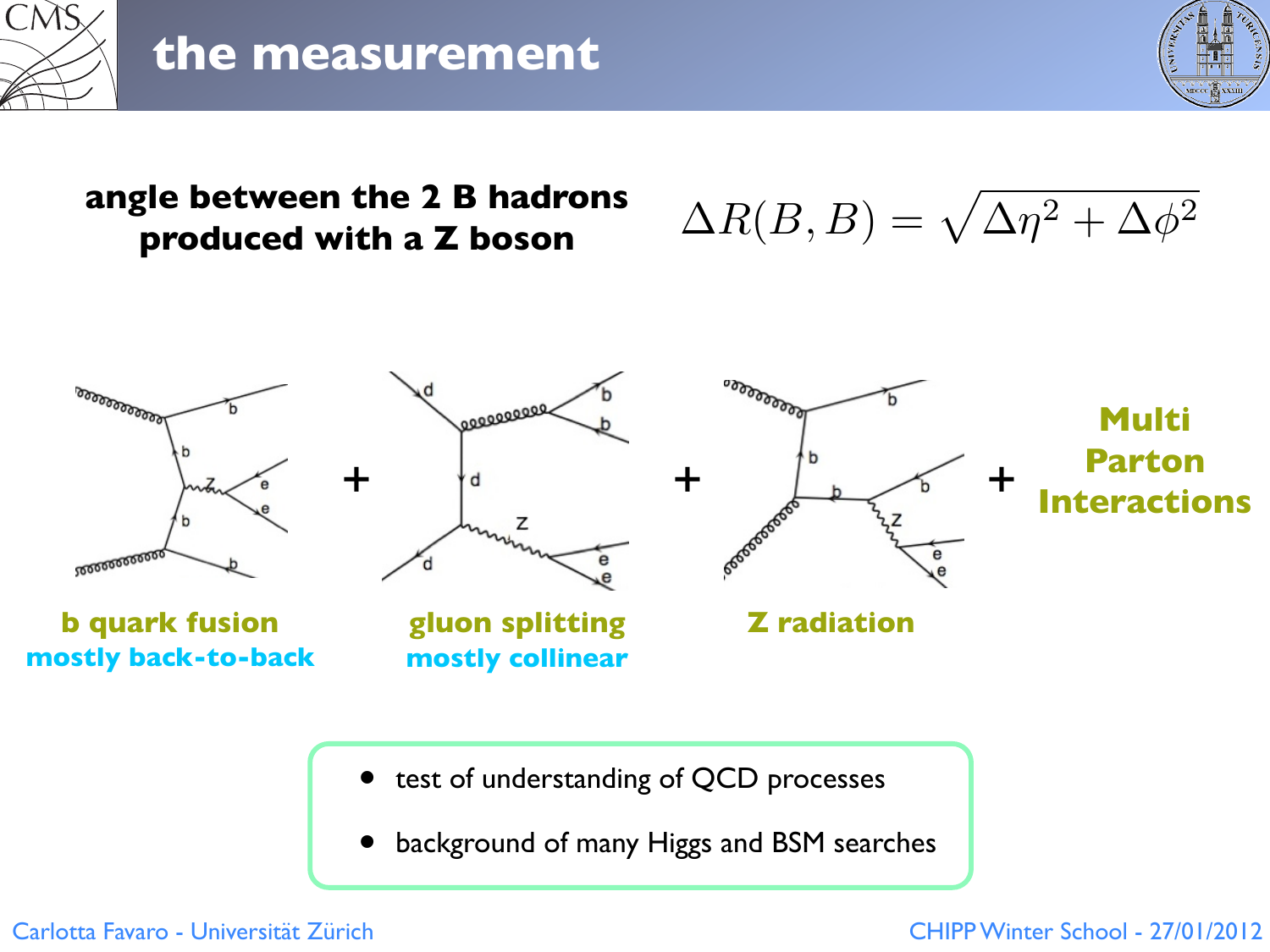

**ingredients**



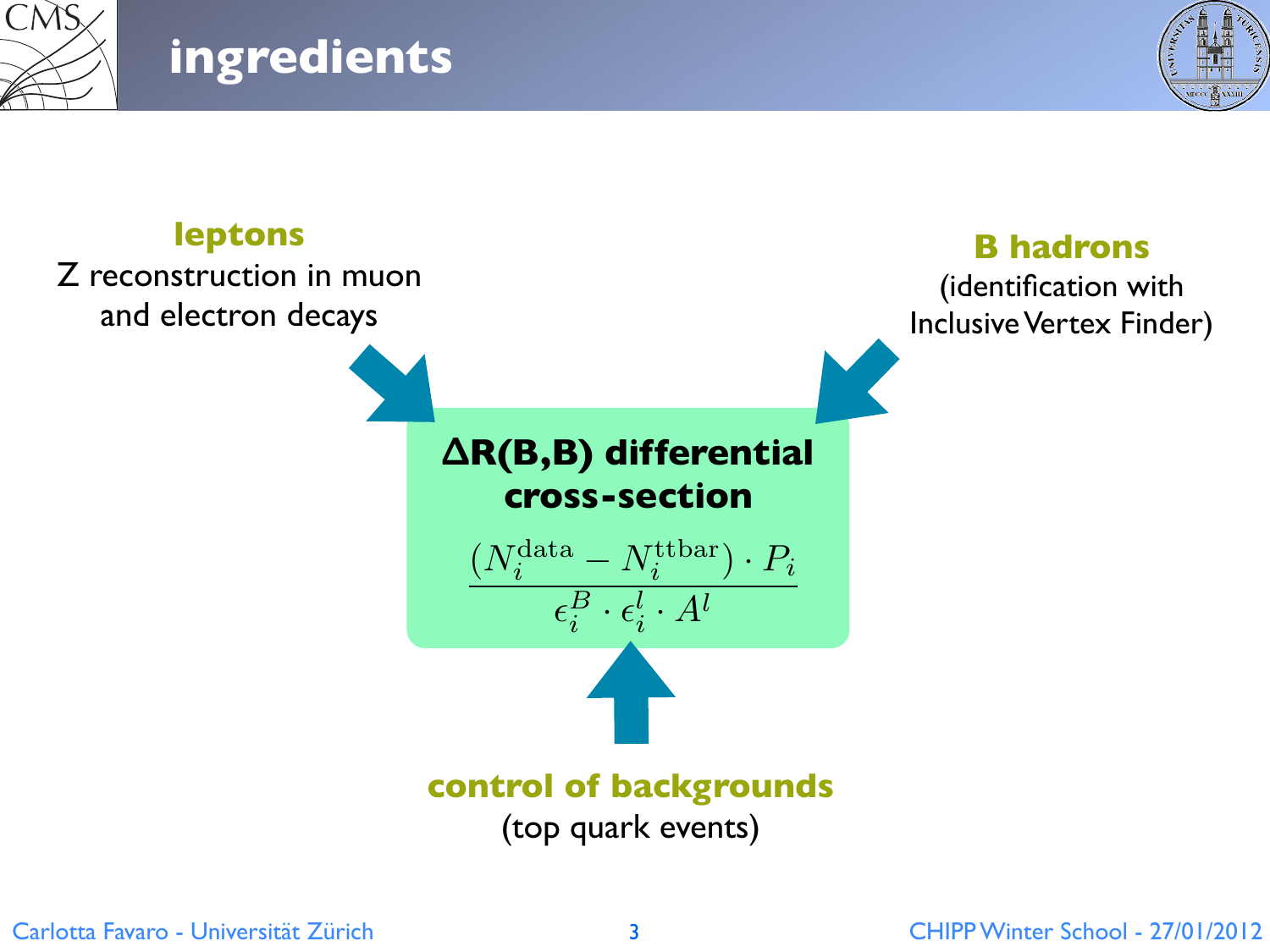



### **Inclusive Vertex Finder**  as b-identification algorithm NO JETS!

- 1. select displaced track as seed
- 2. cluster additional tracks to build a secondary vertex
- 3. identify and merge SV produced from sequential  $B \longrightarrow D$  decays (flight direction, invariant mass...)



- sensitivity to configurations with very collinear B pairs
- high resolution in reconstructing the angle

# $\Delta$ R ~ 0.02

Carlotta Favaro - Universität Zürich CHIPP Winter School - 27/01/2012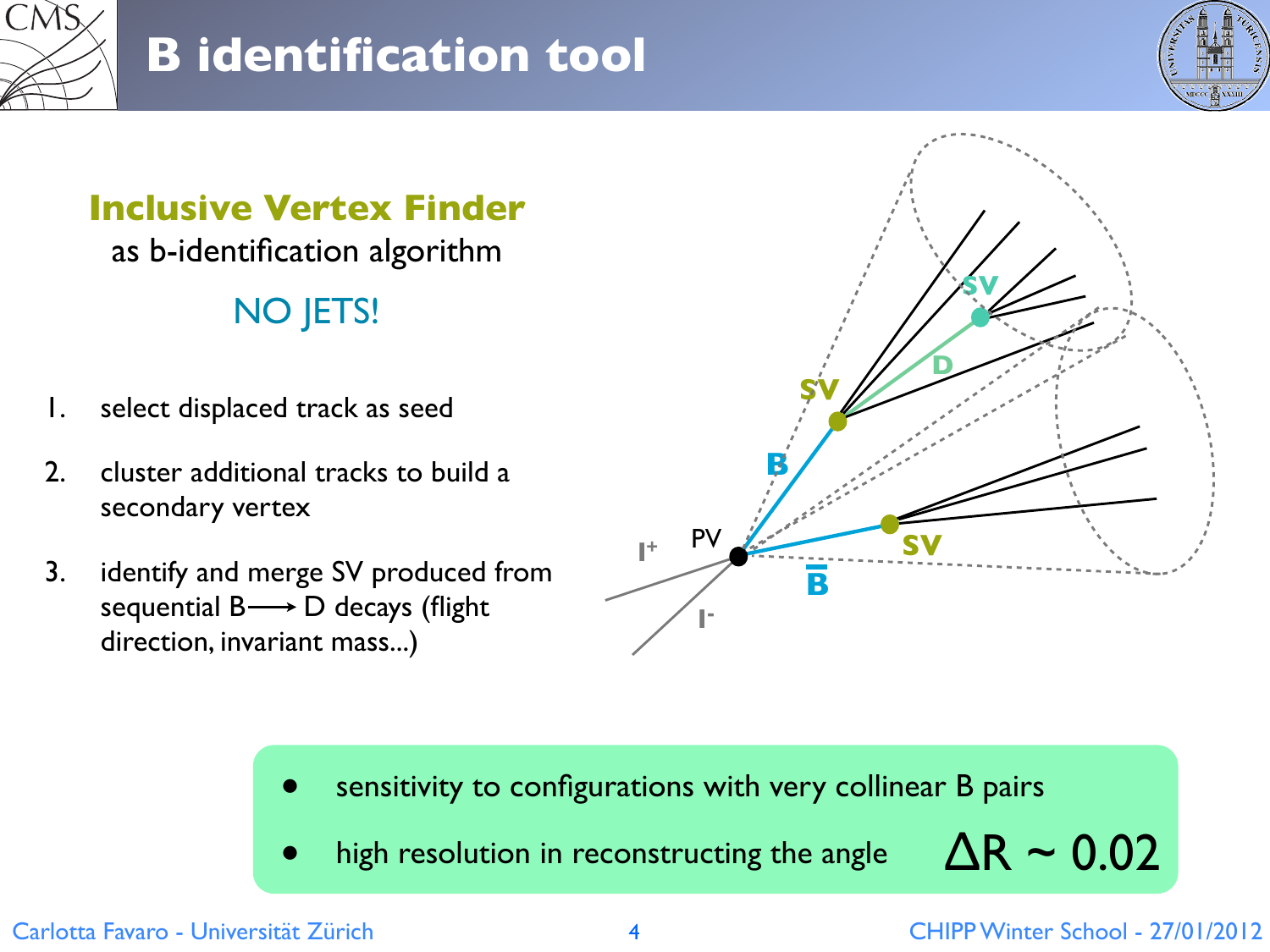

## **detector-level results**





events with 2 B hadrons

# full 2011 LHC collisions dataset